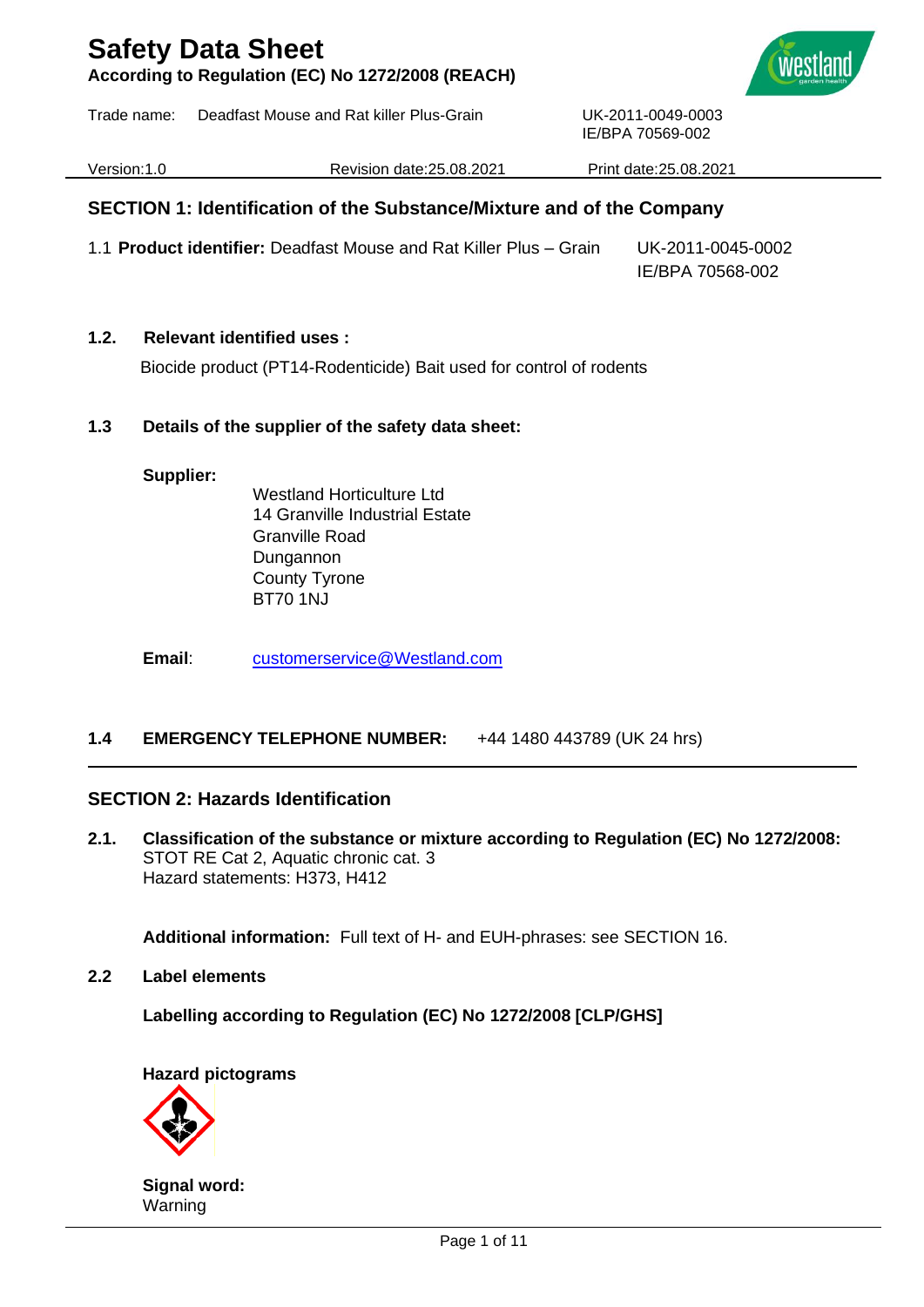**According to Regulation (EC) No 1272/2008 (REACH)**

Trade name: Deadfast Mouse and Rat killer Plus-Grain UK-2011-0049-0003



Version:1.0 Revision date:25.08.2021 Print date:25.08.2021

IE/BPA 70569-002

### **Hazard statements:**

**H373** May cause damage to organs through prolonged or repeated exposure

**H412** Harmful to Aquatic life with long lasting effects

#### **Precautionary statements:**

| P102 | Keep out of reach of children                                              |
|------|----------------------------------------------------------------------------|
| P260 | Do not breathe dust/fume/gas/mist/vapours/spray.                           |
| P270 | Do not eat drink or smoke when using this product                          |
| P273 | Avoid release to the environment.                                          |
| P280 | Wear protective gloves/protective clothing/eye protection/face protection. |
| P314 | Get medical advice/attention if you feel unwell                            |
| P501 | Dispose of contents and container according to local regulations           |
|      |                                                                            |

### **Supplemental Hazard information:** None

**Additional labelling:** None

### **2.3 Other hazards: none known**

### **SECTION 3. Composition/Information on Ingredients**

- **3.1 Substances**
- **3.2 Mixtures**

This mixture contains 25mg/kg of Difethialone

### **Hazardous ingredients**

| Ingredient          | <b>Identifiers</b> | <b>Concentration</b><br>%W/W | Warning<br><b>Symbols</b> | <b>Regulation (EC) No</b><br>1272/2008 (CLP)                                                              |
|---------------------|--------------------|------------------------------|---------------------------|-----------------------------------------------------------------------------------------------------------|
| <b>Difethialone</b> | CAS: 104653-34-1   | 0.0025%                      |                           | Acute Tox., cat. 1<br>STOT RE cat.1,<br>Repr. 1B, Aquatic<br>acute cat.1<br>Aquatic chronic tox.<br>Cat.1 |

### **Additional information:**

Full text of H- and EUH-phrases: see SECTION 16.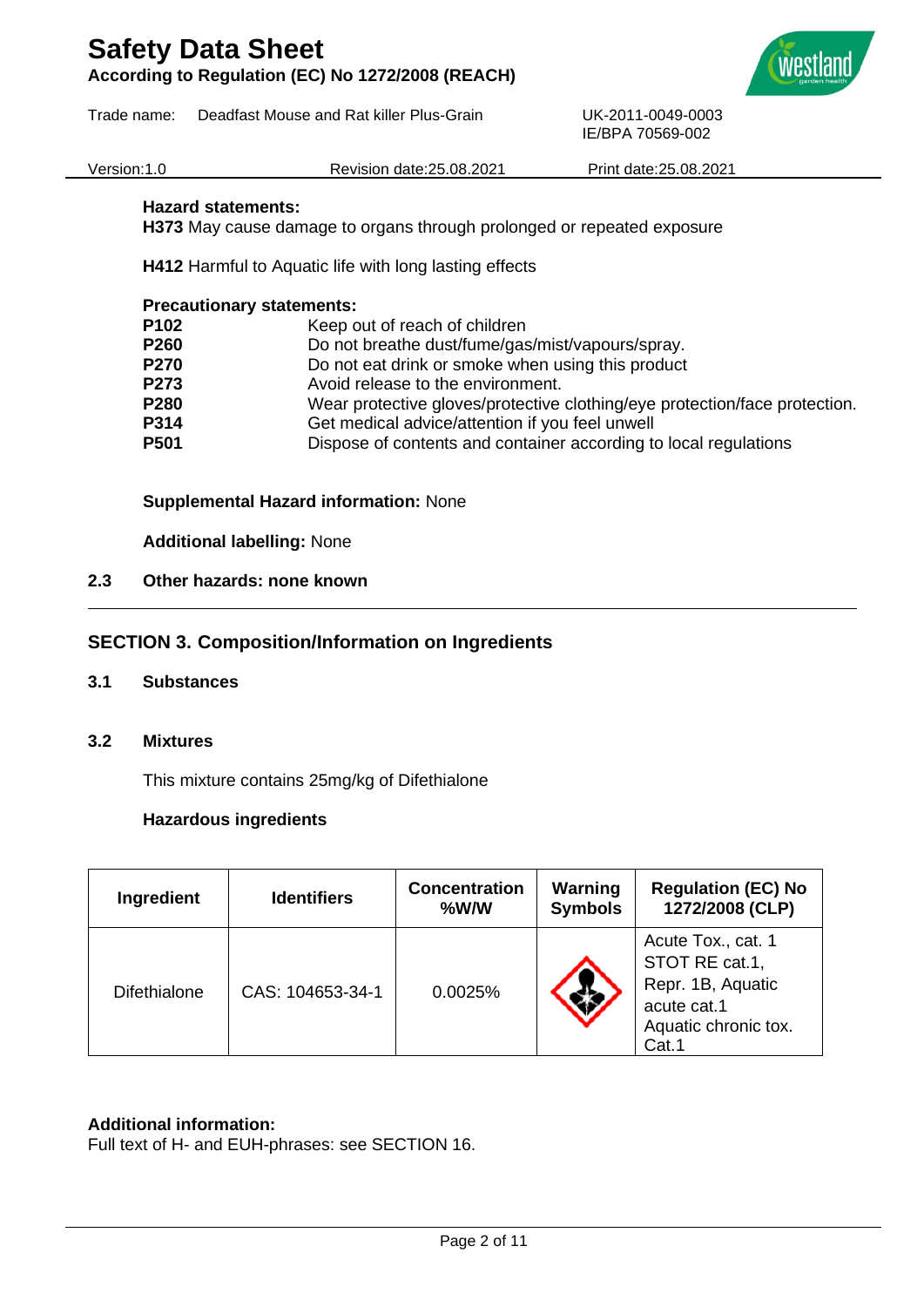**According to Regulation (EC) No 1272/2008 (REACH)**

Trade name: Deadfast Mouse and Rat killer Plus-Grain UK-2011-0049-0003



Version:1.0 Revision date:25.08.2021 Print date:25.08.2021

IE/BPA 70569-002

### **SECTION 4: First Aid Measures**

### **4.1 Description of first aid measures**

**General information**: In all cases of suspected exposure, medical assistance should be sought immediately. Show this data sheet. See antidotal therapy below. Note that poisoning symptoms may develop over the course of several days

**Inhalation:** The preparation is non-dusty bait. Inhalation is not applicable as a route of exposure

**Skin contact:** Remove all contaminated clothing. Immediately rinse the affected area with plenty of soap and water for at least 15 minutes. Seek medical attention if symptoms develop or if there is reason for concern

**Eye contact:** Immediately rinse the affected eye with plenty of water or eye wash fluid for at least 15 minutes whilst separating the eyelids. Remove contact lenses if present and safe to do so. Continue rinsing. Avoid contaminated water coming into contact with the other eye or skin. Seek medical attention if symptoms develop, or if there is reason for concern.

**Ingestion:** If swallowed, DO NOT INDUCE VOMITING. Rinse out mouth with water if casualty is fully conscious. Seek medical attention if symptoms develop or if there is reason for concern. In all cases of doubt or if symptoms persist, seek medical attention.

### **Self-protection of the first aider:** wear gloves

#### **4.2 Most important symptoms and effects, both acute and delayed**

Symptoms: nosebleed, gum bleed, spitting blood, multiple or large haematoma, generally sudden appearance of an unusual visceral pain; blood in urine, increase in coagulation time

#### **4.3 Indication of any immediate medical attention and special treatment needed**

Primary treatment is antidotal therapy rather than clinical assessment. Antidotal therapy: SPECIFIC vitamin K1 (phytomenadione). Analogues of Vitamin K1 (vitamin K3: menadione for example) are not very active and should not be used. The efficacy of the treatment should be followed by measurement of coagulation time. The treatment should continue until coagulation time returns to normal and REMAINS normal. In case of serious intoxication, it may be necessary to administer, in addition to vitamin K1, blood or frozen fresh plasma or PPSB coagulant blood fraction transfusions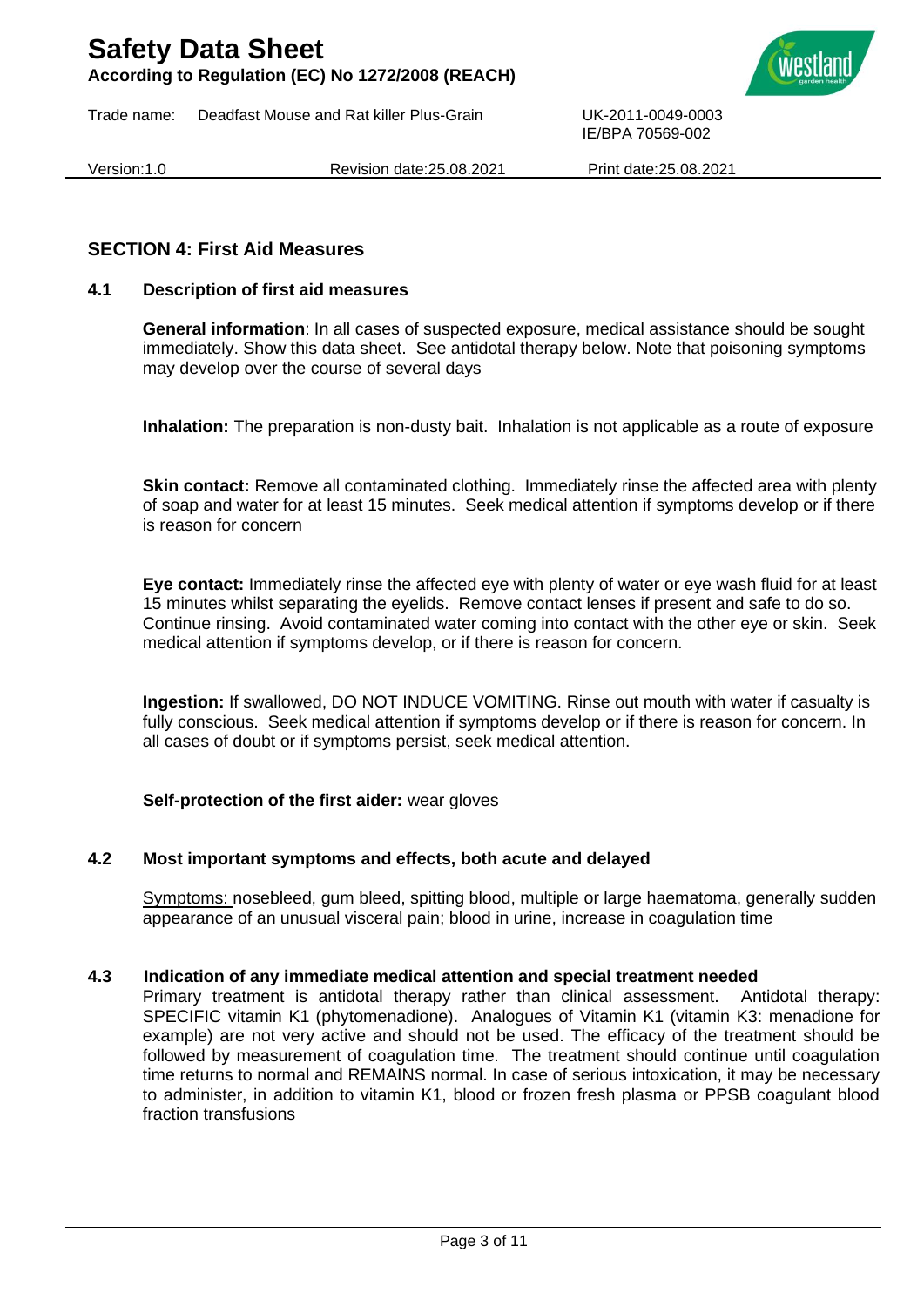**According to Regulation (EC) No 1272/2008 (REACH)**

Trade name: Deadfast Mouse and Rat killer Plus-Grain UK-2011-0049-0003



Version:1.0 Revision date:25.08.2021 Print date:25.08.2021

IE/BPA 70569-002

### **SECTION 5: Fire Fighting Measures**

### **5.1 Extinguishing media:**

Use foam, dry chemical carbon dioxide, or water spray when fighting fires involving this material. Foam or dry chemical fire extinguishing system is preferred to prevent excessive water run-off.

### **5.2 Special hazards arising from the substance or mixture**

This mixture is not known to produce hazardous decomposition products under normal storage conditions. Normal products of organic combustion will be released under conditions of pyrolysis or combustion.

### **5.3 Advice for fire-fighters**

Wear breathing apparatus and appropriate clothing

### **Additional information:** None

### **SECTION 6: Accidental Release Measures**

### **6.1 Personal precautions, protective equipment and emergency procedures**

Precautions must be observed during storage and handling. See also section 8 of this Safety Data sheet

### **6.2 Environmental precautions:**

In case of major spillage in water, prevent entry into drains and waterways. If polluted water reaches drainage systems or water courses, immediately inform the competent authorities.

### **6.3 Methods and material for containment and cleaning up**

Collect or sweep up the product into containers for recovery and disposal. After removal, clean contaminated area with water and detergent. Avoid allowing contaminated water into drains or waterways.

### **6.4 Reference to other sections**

See section 13 concerning disposal methods

### **SECTION 7: Handling and Storage**

### **7.1 Precautions for safe handling**

Read the label carefully before handling and use. For protective equipment, see section 8. Wash hands immediately after using. Do not eat drink or smoke when using the product.

### **7.2 Conditions for safe storage, including any incompatibilities**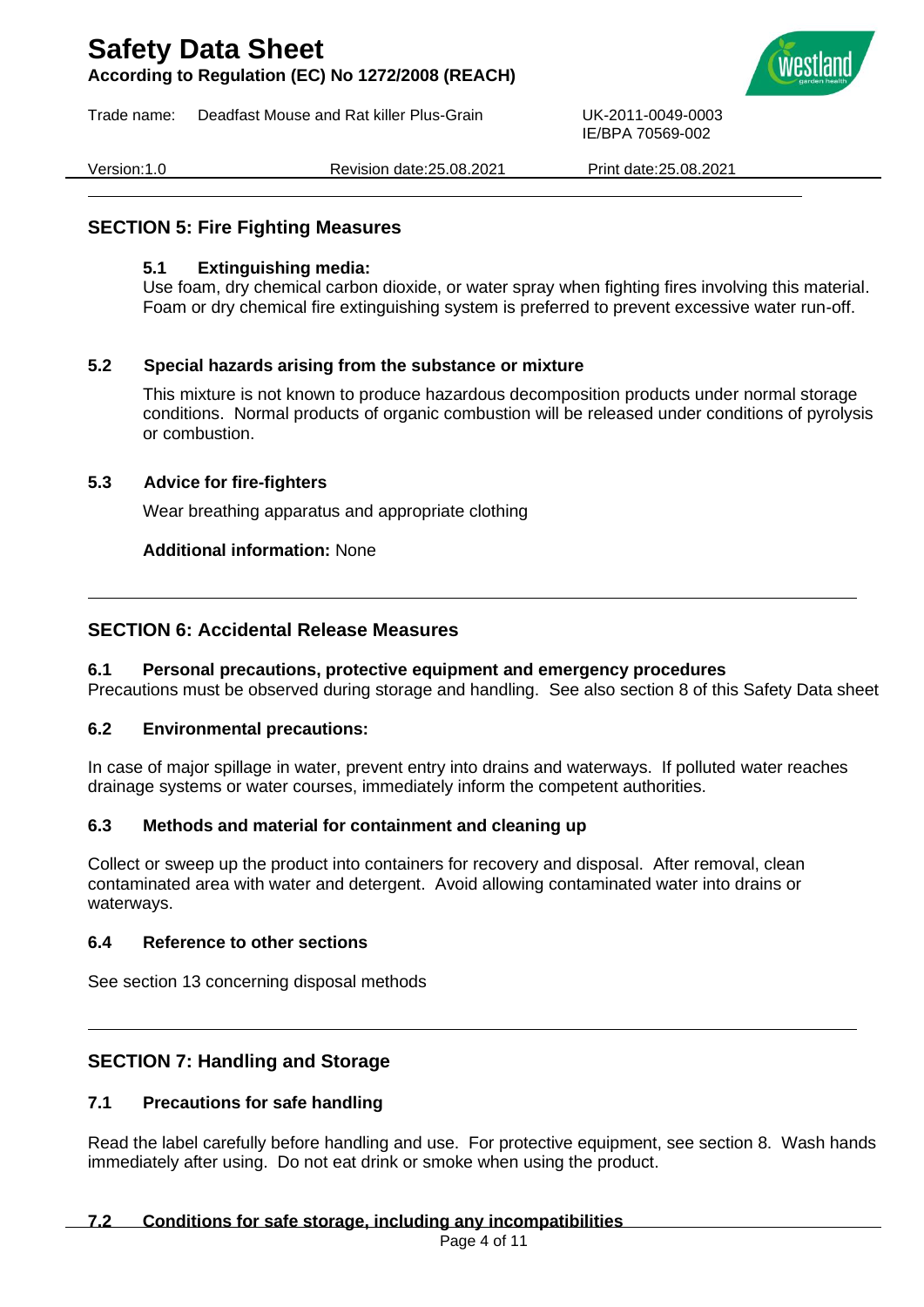**According to Regulation (EC) No 1272/2008 (REACH)**

Trade name: Deadfast Mouse and Rat killer Plus-Grain UK-2011-0049-0003



Version:1.0 Revision date:25.08.2021 Print date:25.08.2021

IE/BPA 70569-002

Store securely in original packaging. Keep out of reach of children and pets. Do not store near food.

### **7.3 Specific end uses:**

This product is a rodenticide bait for the control of rodents.

### **SECTION 8: Exposure Controls/Personal Protection**

- **8.1 Control parameters**
- **8.1.1 Occupational exposure limits:** none
- **8.1.2 Biological limit values:** none
- **8.1.3 Exposure limits at intended use:** none
- **8.1.4 DNEL/PNEC-values**:N/A
- **8.1.5 Risk management measures according to used control banding approach**: N/A
- **8.2 Exposure controls**
- **8.2.1 Appropriate engineering controls:**
- **8.2.2 Personal protective equipment:**

**Eye / Face protection:** Not required if used as per instructions

**Skin protection:** Specific protective clothing or other personal protective equipment is not required if using according to recommendations.

**Hand protection:** It is recommended that operators wear disposable latex or similar gloves. Care should be taken when removing and disposing of gloves. Users should wash hands immediately after handling in all cases.

**Respiratory protection:** N/A

**Thermal hazards:** N/A

**8.2.3 Environmental exposure controls:** N/A

### **SECTION 9. Physical and Chemical Properties**

### **9.1 Information on basic physical and chemical properties**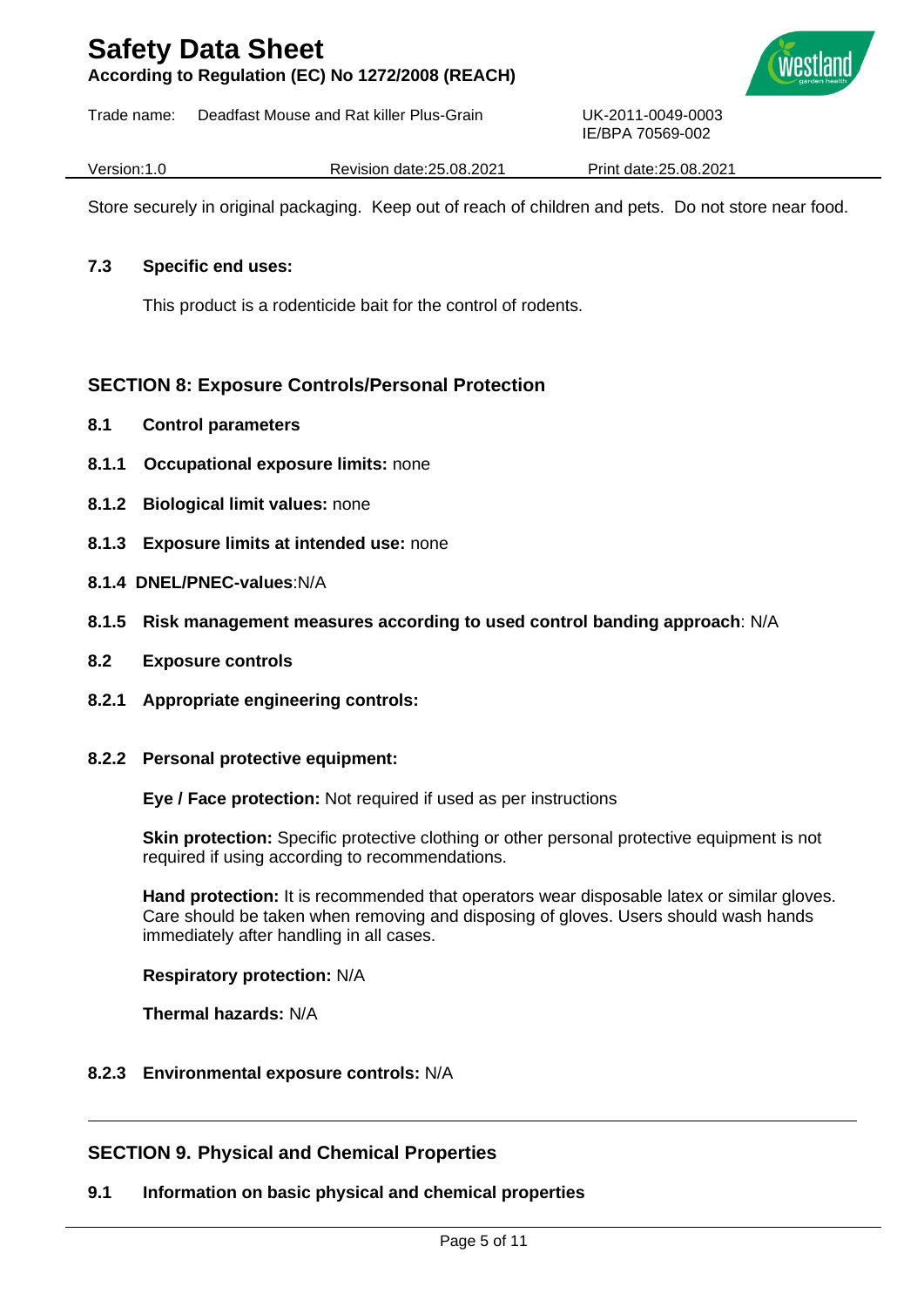### **According to Regulation (EC) No 1272/2008 (REACH)**

Trade name: Deadfast Mouse and Rat killer Plus-Grain UK-2011-0049-0003



IE/BPA 70569-002 Version:1.0 Revision date:25.08.2021 Print date:25.08.2021

**Appearance:** Grain - wheat

**Physical state:**Solid

**Colour:** Red

**Odour:** Cereal

**Odour threshold:** unknown

### **9.2 Other information:**

|                               | Value                        | <b>Concentration</b>     | <b>Method</b>                | <b>Temperature</b>       | <b>Pressure</b>          | Remark                   |
|-------------------------------|------------------------------|--------------------------|------------------------------|--------------------------|--------------------------|--------------------------|
| pH                            | 7.21                         | $\blacksquare$           | ٠                            |                          | $\blacksquare$           | $\overline{\phantom{a}}$ |
| Melting point/freezing        | ٠                            |                          |                              |                          |                          |                          |
| point                         |                              |                          |                              |                          |                          |                          |
| Initial boiling point/boiling | $\qquad \qquad \blacksquare$ | $\blacksquare$           | $\qquad \qquad \blacksquare$ | $\blacksquare$           | $\overline{\phantom{a}}$ | $\overline{\phantom{a}}$ |
| range                         |                              |                          |                              |                          |                          |                          |
| Flash point                   | ÷,                           | $\blacksquare$           | $\overline{\phantom{a}}$     | $\mathbf{r}$             | $\blacksquare$           | ÷,                       |
| Evaporation rate              | $\blacksquare$               | $\blacksquare$           | $\overline{\phantom{a}}$     | $\blacksquare$           | $\blacksquare$           | $\blacksquare$           |
| Flammability (solid, gas)     | $\blacksquare$               | $\blacksquare$           | $\overline{\phantom{a}}$     |                          | $\blacksquare$           |                          |
| Upper/lower flammability      | $\overline{a}$               | $\blacksquare$           | ÷                            | $\overline{a}$           | L,                       | ä,                       |
| or explosive limits           |                              |                          |                              |                          |                          |                          |
| Upper explosive limits        | ÷,                           | $\blacksquare$           | ÷,                           | $\mathbf{r}$             | $\overline{a}$           | $\overline{a}$           |
| Lower explosive limits        | $\overline{\phantom{a}}$     | $\blacksquare$           | $\overline{\phantom{a}}$     | $\blacksquare$           | $\blacksquare$           | $\blacksquare$           |
| Vapour pressure               | $\blacksquare$               | $\blacksquare$           | $\overline{\phantom{a}}$     | $\blacksquare$           | $\blacksquare$           | $\blacksquare$           |
| Vapour density                | $\overline{\phantom{a}}$     | $\blacksquare$           | $\overline{\phantom{a}}$     | $\blacksquare$           | $\blacksquare$           | $\blacksquare$           |
| Relative density              | ä,                           | $\blacksquare$           | $\blacksquare$               | $\blacksquare$           | $\blacksquare$           | $\sim$                   |
| Solubility(ies)               | <b>Not</b>                   | $\overline{\phantom{a}}$ | $\overline{\phantom{a}}$     | ٠                        | $\blacksquare$           | ۰                        |
|                               | miscible                     |                          |                              |                          |                          |                          |
| Partition coefficient:        |                              |                          |                              |                          |                          | $\overline{\phantom{a}}$ |
| n-octanol/water               |                              |                          |                              |                          |                          |                          |
| Auto-ignition temperature     | $\blacksquare$               | $\overline{\phantom{a}}$ | $\blacksquare$               | $\overline{\phantom{a}}$ | $\overline{\phantom{a}}$ | $\overline{\phantom{a}}$ |
| Decomposition                 | ٠                            |                          |                              |                          |                          |                          |
| temperature                   |                              |                          |                              |                          |                          |                          |
| Viscosity                     | $\blacksquare$               | $\blacksquare$           | $\blacksquare$               | $\blacksquare$           | $\overline{\phantom{a}}$ | $\overline{\phantom{a}}$ |
| Viscosity, dynamic            | L,                           | $\blacksquare$           | $\blacksquare$               |                          | $\overline{a}$           |                          |
| Viscosity, cinematic          | ä,                           | $\blacksquare$           | $\blacksquare$               | $\blacksquare$           | $\blacksquare$           | $\overline{\phantom{a}}$ |
| <b>Explosive properties</b>   | $\overline{\phantom{a}}$     | $\blacksquare$           | $\overline{\phantom{a}}$     | $\blacksquare$           | $\blacksquare$           | $\blacksquare$           |
| Oxidising properties          | ٠                            | $\blacksquare$           |                              |                          |                          |                          |

**Physical hazards:** None known

### **SECTION 10: Stability and Reactivity**

**10.1 Reactivity:** The mixture is stable under normal conditions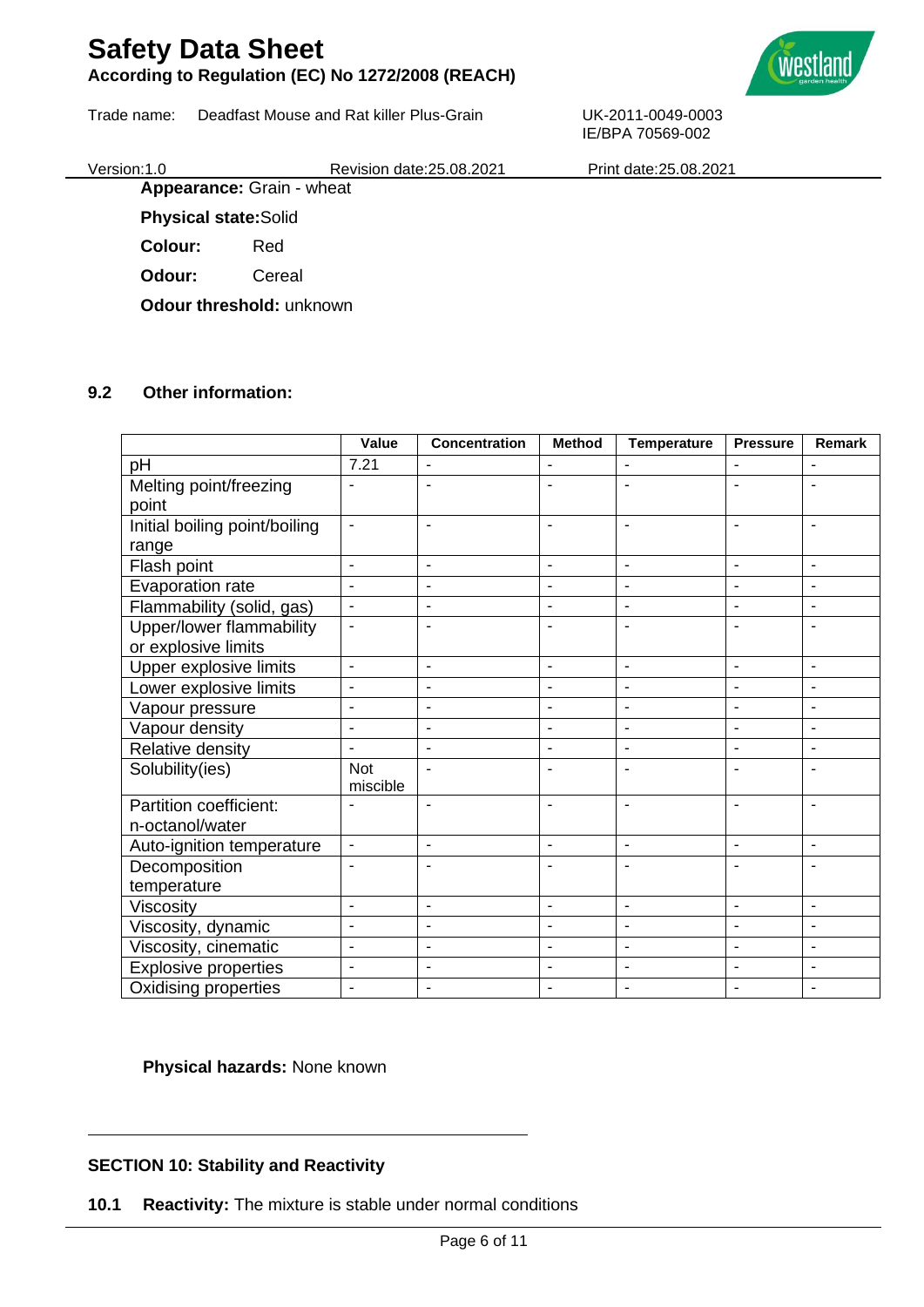**According to Regulation (EC) No 1272/2008 (REACH)**

Trade name: Deadfast Mouse and Rat killer Plus-Grain UK-2011-0049-0003



IE/BPA 70569-002

Version:1.0 Revision date:25.08.2021 Print date:25.08.2021

**10.2 Chemical stability:** The mixture is stable under normal conditions

**10.3 Possibility of hazardous reactions:** The mixture is not known to undergo hazardous reactions under normal conditions

**10.4 Conditions to avoid:** The mixture is not known to undergo hazardous reactions under normal conditions

**10.5 Incompatible materials:** The mixture is not known to undergo hazardous reactions under normal conditions

**10.6 Hazardous decomposition products:** The mixture is not known to undergo hazardous reactions under normal conditions. Normal products will be released under conditions of pyrolysis or combustion.

### **SECTION 11: Toxicological Information Toxicokinetics, metabolism and distribution**

### **11.1 Information on toxicological effects**

### **11.1.2 Mixture**

### **Acute toxicity**

**Practical experience / human evidence:**

**Animal data:** LD50 oral (Rat) : >5000 mg/kg LD50 dermal (Rabbit): >2000 mg/kg LC50 Inhalation: N/A

### **Skin corrosion/irritation: N/A**

**Eye damage/irritation: N/A**

**Sensitisation to the respiratory tract/skin: N/A**

### **Chronic Toxicity (active substance Difethialone)**

LOAEL (Rat-90 days): 4μg/kg bw/day- NOAEL (Rat-90 days): 2μg/kg bw/day LOAEL (Dog-90 days): 20μg/kg pc/day- NOAEL (Dog-90 days): 10μg/kg bw/day The active substance is classified as dangerous and may cause serious damage to health by prolonged exposure.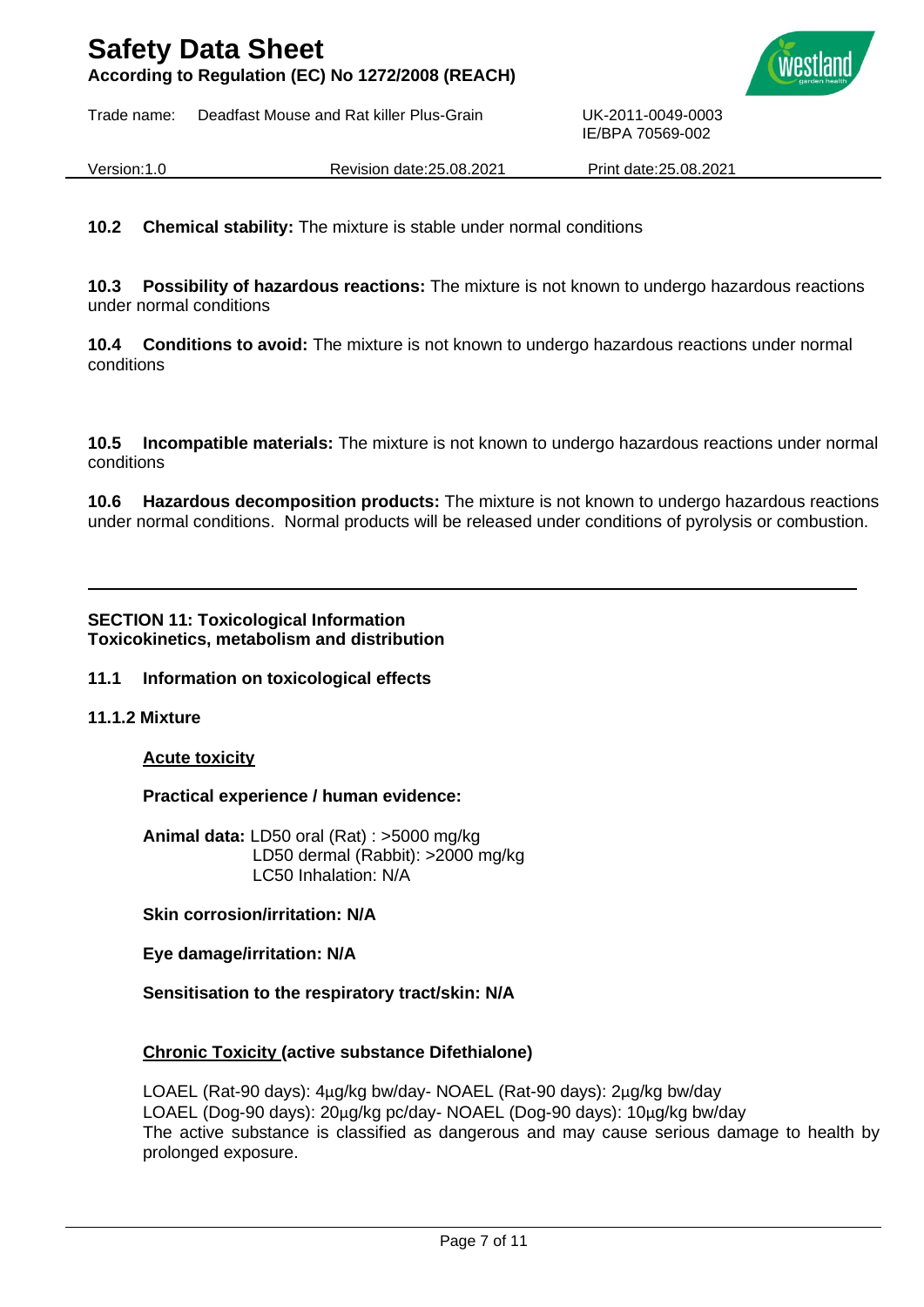## **Safety Data Sheet According to Regulation (EC) No 1272/2008 (REACH)**

Trade name: Deadfast Mouse and Rat killer Plus-Grain UK-2011-0049-0003



IE/BPA 70569-002

Version:1.0 Revision date:25.08.2021 Print date:25.08.2021

**CMR effects (carcinogenity, mutagenicity and toxicity for reproduction)**

No evidence of carcinogenicity or mutagenicity for the mixture

### **Reproductive toxicity**

 **Practical experience / human evidence:** No observed adverse effects RAC conclusion: This substance is considered to be potentially toxic for foetal development based on human teratogenicity data available for warfarin

**Other information:** The active substance is a powerful anticoagulant rodenticide with accumulative toxic effects due to antivitamin K activity.

### **SECTION 12: Ecological Information**

**12.1 Toxicity:**

### **Aquatic toxicity**

Acute (short-term) fish toxicity: LC50 *Oncorhynchus Mykiss* (96 h) 51 μg/L-NOEC 22 μg/L

Acute (short-term) toxicity to algae and cyanobacteria:

CbE50 Algae (72h): 65 μg/L –NOEC: 32μg/L (*Selenastrum capricornutum*)

Toxicity to other aquatic plants / organisms: CE50 Daphnis (48h) : 4.4 μg/L-NOEC: 3 μg/L (*Daphnia magna*)

This substance is very toxic to aquatic organisms

### **Terrestrial toxicity:**

**Acute toxicity LC50 Earthworm (14 days) (***Eisenia foetida)*: >1000mg/kg of soil

**Acute toxicity to birds:**  LD50: 0.264mg/kg bw **(***Colinus virginianus)* Short-term dietary (30 days): LC50: 0.56mg/kg of food **(***Colinus virginianus)*

### **12.2 Persistence and degradability**

**Biodegradation:** Not easily biodegradeable Degradation pathway and rate in soil: DT50: between 417 and 976 days Degradation pathway and rate in water: Hydrolysis DT50: 175 days (pH7) ; >1 year (pH 5) -11.2% Degradation after 30 days –Photolysis DT50: between 20 and 60 minutes

**12.3 Bioaccumulative potential** Log pow: 6.29

**Bioconcentration factor (BCF)( Fish): 39974 (calculated) –**High bioaccumulative potential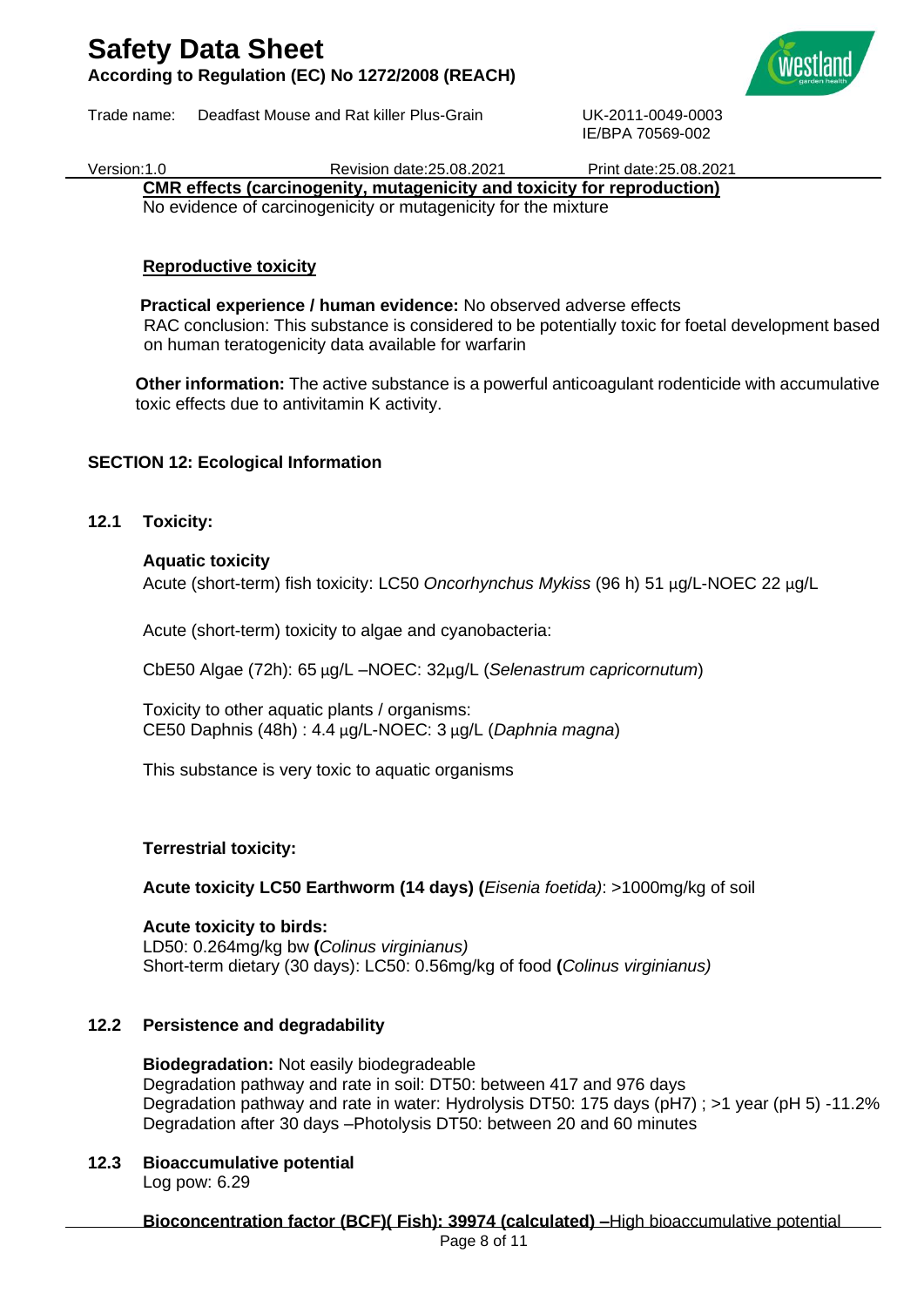**According to Regulation (EC) No 1272/2008 (REACH)**

Trade name: Deadfast Mouse and Rat killer Plus-Grain UK-2011-0049-0003



Version:1.0 Revision date:25.08.2021 Print date:25.08.2021

IE/BPA 70569-002

### **12.4 Mobility in soil** Not mobile in soil

- **12.5 Results of PBT and vPvB assessment** PBT Potential
- **12.6 Other adverse effects:** None known

### **SECTION 13: Disposal Considerations**

### **13.1 Waste treatment methods**

### **Product disposal:**

Product should be disposed of according to applicable legislation and regulations. It is recommended that that any waste product is stored or destroyed by incineration by waste disposal companies. Care should be taken to ensure that disposal methods used do not expose the product to non-target wild, or domestic animals or pets. Dispose according to local or National regulations. Do not release into drains or waterways. Do not contaminate water, food or feed by storage or disposal. Do not contaminate soil, water bodies or watercourses with chemicals or used containers. Refer to local waste and environment regulations.

**Packaging:** The empty container should not be used for any other purpose and should be disposed of according to local and national regulations. Do not reuse or refill the container

### **SECTION 14: Transport Information**

|                                           | Land transport | Inland        | Sea        | Air transport |
|-------------------------------------------|----------------|---------------|------------|---------------|
|                                           | (ADR/RID)      | waterway      | transport  |               |
|                                           |                | transport     | (IMDG)     |               |
|                                           |                | (ADN)         |            |               |
| UN No.<br>14.1                            | Not dangerous  | Not dangerous | <b>Not</b> | <b>Not</b>    |
|                                           | goods          | goods         | dangerous  | dangerous     |
|                                           |                |               | goods      | goods         |
| 14.2 UN Proper shipping name              | Not dangerous  | Not dangerous | <b>Not</b> | <b>Not</b>    |
|                                           | goods          | goods         | dangerous  | dangerous     |
|                                           |                |               | goods      | goods         |
| <b>Transport hazard class(es)</b><br>14.3 | Not dangerous  | Not dangerous | <b>Not</b> | <b>Not</b>    |
|                                           | goods          | goods         | dangerous  | dangerous     |
|                                           |                |               | goods      | goods         |
| Hazard label(s)                           | Not dangerous  | Not dangerous | <b>Not</b> | <b>Not</b>    |
|                                           | goods          | goods         | dangerous  | dangerous     |
|                                           |                |               | goods      | goods         |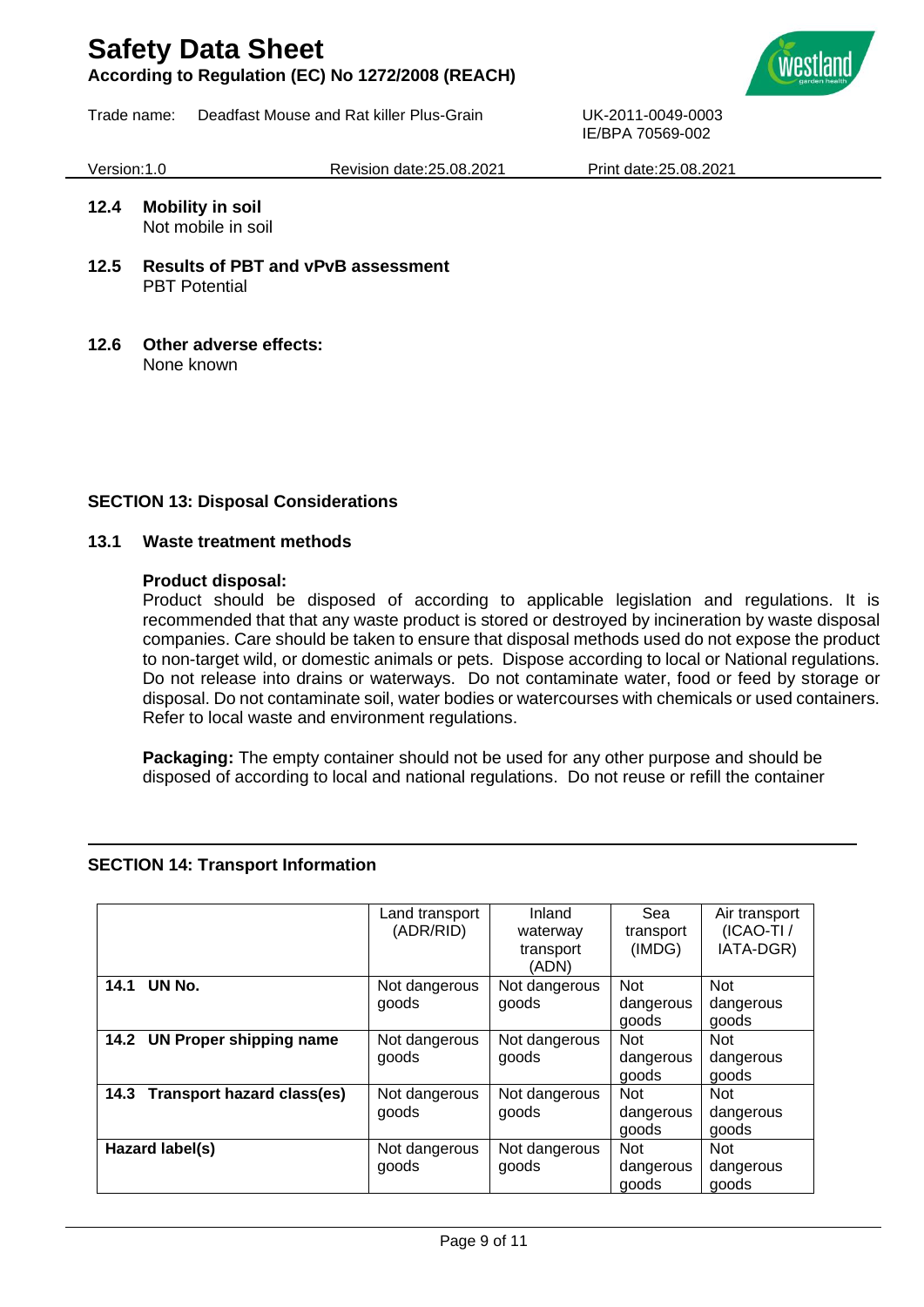## **Safety Data Sheet According to Regulation (EC) No 1272/2008 (REACH)**



Trade name: Deadfast Mouse and Rat killer Plus-Grain UK-2011-0049-0003

IE/BPA 70569-002

| Version:1.0 |                            | Revision date: 25,08,2021 |                        | Print date: 25,08,2021           |                                  |  |
|-------------|----------------------------|---------------------------|------------------------|----------------------------------|----------------------------------|--|
|             | 14.4 Packing group         | Not dangerous<br>goods    | Not dangerous<br>goods | <b>Not</b><br>dangerous<br>goods | <b>Not</b><br>dangerous<br>goods |  |
|             | 14.5 Envirommental hazards | Not dangerous<br>goods    | Not dangerous<br>goods | <b>Not</b><br>dangerous<br>goods | <b>Not</b><br>dangerous<br>goods |  |

### **14.6 Special precautions for user:** None

## **14.7 Transport in bulk according to Annex II of MARPOL 73/78 and the IBC Code Additional information N/A**

### **SECTION 15: Regulatory Information**

**15.1** Safety, health and environmental regulations/legislation specific for the substance or mixture

### **15.1.1 EU regulations:**

Classification of the substance or mixture according to Regulation (EC) No 1272/2008

#### **15.1.2 National regulations:** As above

**15.2 Chemical Safety Assessment:** N/A

#### **SECTION 16: Other Information**

**16.1 Indication of changes:** Revised and updated:

#### **16.2 Abbreviations and acronyms:**

**CLP:** Classification, Labelling and Packaging **LD50:** Lethal dose 50% **LC50:** Lethal concentration 50% **LOAEL:** Lowest observeable adverse effect level **NOEL:** No observeable effect level **NOEC:** No observeable effect concentration **EC50:** Effective concentration 50% **PBT: Persistent, biocumulative, toxic vPvB:** Very persistent, very bioaccumulative **ADR:** Agreement concerning the international carriage of Dangerous goods by road **IATA: International Air Transport Association** 

**IMDG:** International Maritime Dangerous goods code